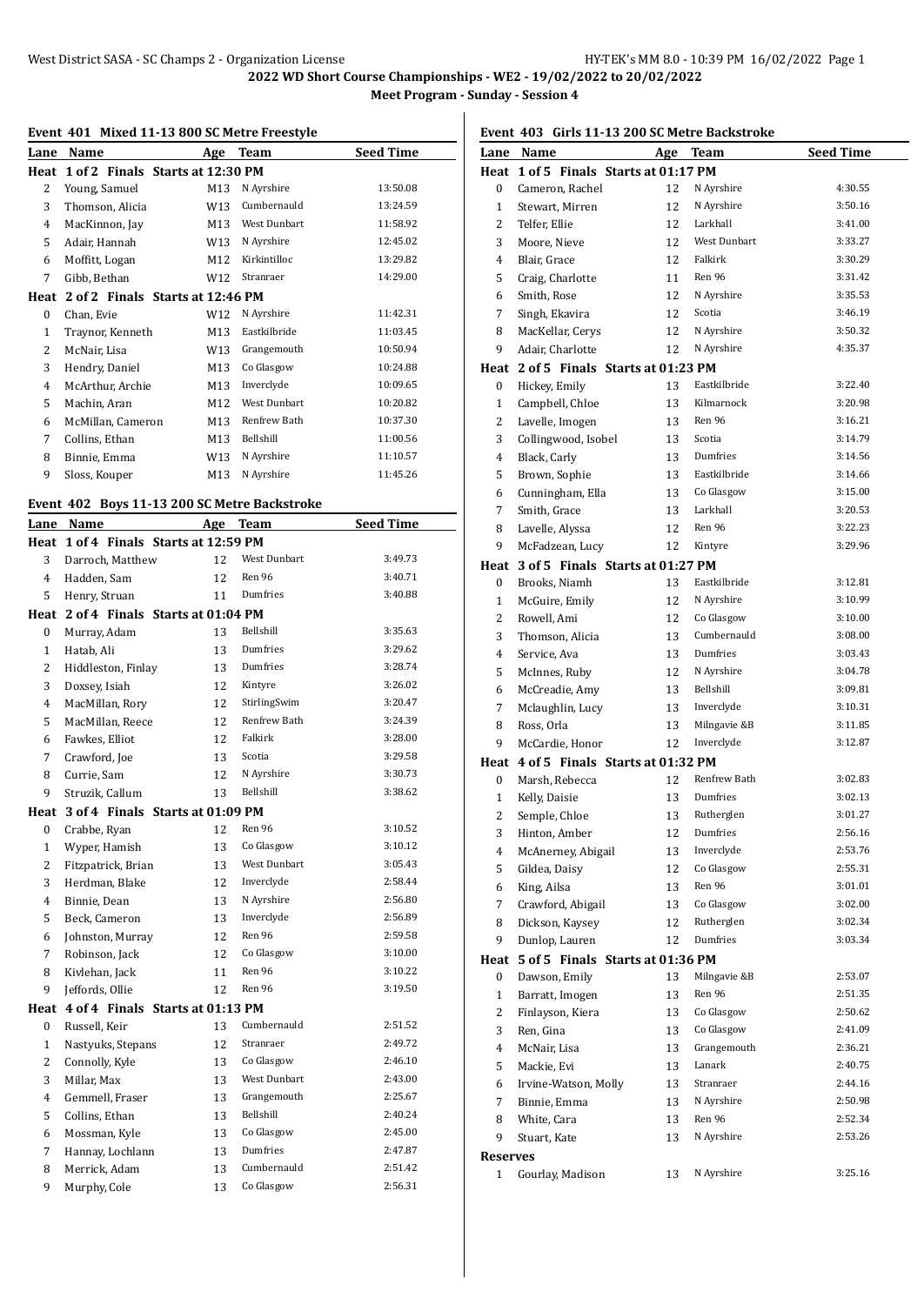#### **Heat 6 of 9 Finals Starts at 01:53 PM**

|                | Event 404 Boys 11-13 100 SC Metre Freestyle |    |                     |                  |
|----------------|---------------------------------------------|----|---------------------|------------------|
|                | Lane Name                                   |    | Age Team            | <b>Seed Time</b> |
|                | Heat 1 of 9 Finals Starts at 01:40 PM       |    |                     |                  |
| 3              | Gibson, Oliver                              | 11 | Inverclyde          | 1:51.12          |
| 4              | Lubcenko, Pavel                             | 13 | <b>West Dunbart</b> | 1:45.75          |
| 5              | Wilson, Caleb                               | 12 | StirlingSwim        | 1:50.70          |
|                | Heat 2 of 9 Finals Starts at 01:43 PM       |    |                     |                  |
| $\mathbf{0}$   | McKenna, Lucas                              | 11 | Larkhall            | 1:43.28          |
| $\mathbf{1}$   | Zaoral, Nathan                              | 11 | Dumfries            | 1:36.76          |
| 2              | Darroch, Matthew                            | 12 | West Dunbart        | 1:35.41          |
| 3              | Gontor, Gerard                              | 13 | Co Glasgow          | 1:31.03          |
| 4              | Murray, Adam                                | 13 | Bellshill           | 1:30.44          |
| 5              | Hatab, Ali                                  | 13 | Dumfries            | 1:30.98          |
| 6              | Boyd, Zak                                   | 11 | Kilmarnock          | 1:34.44          |
| 7              | Kelly, Seth                                 | 11 | Ren 96              | 1:36.10          |
| 8              | Hadden, Sam                                 | 12 | Ren 96              | 1:38.20          |
| 9              | McGregor, Gordon                            | 11 | Kilmarnock          | 1:45.58          |
| Heat           | 3 of 9 Finals Starts at 01:46 PM            |    |                     |                  |
| $\mathbf{0}$   | Hiddleston, Finlay                          | 13 | Dumfries            | 1:29.87          |
| $\mathbf{1}$   | Johnston, Cole                              | 12 | StirlingSwim        | 1:28.90          |
| $\overline{2}$ | MacMillan, Reece                            | 12 | Renfrew Bath        | 1:26.00          |
| 3              | Stericker, Theo                             | 13 | Sth Ayrshire        | 1:25.64          |
| 4              | Crawford, Joe                               | 13 | Scotia              | 1:23.93          |
| 5              | Bonner, Layton                              | 12 | Inverclyde          | 1:24.25          |
| 6              | Young, Samuel                               | 13 | N Ayrshire          | 1:25.74          |
| 7              | Jack, Matthew                               | 12 | <b>Renfrew Bath</b> | 1:28.30          |
| 8              | Cumming, Joshua                             | 13 | Bellshill           | 1:29.35          |
| 9              | Henry, Struan                               | 11 | Dumfries            | 1:29.88          |
|                | Heat 4 of 9 Finals Starts at 01:48 PM       |    |                     |                  |
| $\mathbf{0}$   | McCool, Jayden                              | 12 | Airdrie&monk        | 1:23.14          |
| $\mathbf{1}$   | Dotan, Aviv                                 | 13 | Ren 96              | 1:22.21          |
| 2              | Maguire, Lewis                              | 13 | Co Glasgow          | 1:22.10          |
| 3              | Struzik, Callum                             | 13 | Bellshill           | 1:21.72          |
| 4              | Paterson, Andrew                            | 12 | Co Glasgow          | 1:21.04          |
| 5              | Higney, Jack                                | 12 | Kirkintilloc        | 1:21.56          |
| 6              | MacMillan, Rory                             | 12 | StirlingSwim        | 1:21.89          |
| 7              | Saunderson, Kyle                            | 13 | N Ayrshire          | 1:22.15          |
| 8              | McNaught, Connor                            | 12 | Grangemouth         | 1:22.93          |
| 9              | Doxsey, Isiah                               | 12 | Kintyre             | 1:23.69          |
|                | Heat 5 of 9 Finals Starts at 01:51 PM       |    |                     |                  |
| $\bf{0}$       | Kivlehan, Jack                              | 11 | Ren 96              | 1:20.23          |
| $\mathbf 1$    | Robinson, Jack                              | 12 | Co Glasgow          | 1:19.60          |
| 2              | Jones, Oliver                               | 13 | Inverclyde          | 1:19.13          |
| 3              | Gemmell, Michael                            | 13 | Sth Ayrshire        | 1:18.97          |
| 4              | Russell, Aaron                              | 13 | Bellshill           | 1:18.65          |
| 5              | MacKinnon, Jay                              | 13 | West Dunbart        | 1:18.75          |
| 6              | Bray, Lewis                                 | 12 | Inverclyde          | 1:19.10          |
| 7              | Fitzpatrick, Brian                          | 13 | West Dunbart        | 1:19.53          |
| 8              | Stevenson, Ruaraidh                         | 11 | Falkirk             | 1:19.72          |
| 9              | Wyper, Hamish                               | 13 | Co Glasgow          | 1:20.41          |
|                |                                             |    |                     |                  |

| 0              | Ralston, Cameron                 | 13 | Kintyre      | 1:18.09 |
|----------------|----------------------------------|----|--------------|---------|
| $\mathbf{1}$   | Russell, Logan                   | 13 | Cumbernauld  | 1:17.72 |
| $\overline{2}$ | Cardie, Caelan                   | 12 | StirlingSwim | 1:16.91 |
| 3              | Malkin-Gill, Clark               | 13 | Inverclyde   | 1:16.87 |
| 4              | Currie, Sam                      | 12 | N Ayrshire   | 1:16.11 |
| 5              | Seja, Alex                       | 13 | Hamilton     | 1:16.79 |
| 6              | Morrice, Tyler                   | 12 | StirlingSwim | 1:16.90 |
| 7              | Lyden, Brody                     | 12 | Kingston     | 1:17.06 |
| 8              | MacMillan, Harrison              | 12 | StirlingSwim | 1:18.08 |
| 9              | Binnie, Dean                     | 13 | N Ayrshire   | 1:18.15 |
| Heat           | 7 of 9 Finals Starts at 01:55 PM |    |              |         |
| 0              | Crabbe, Ryan                     | 12 | Ren 96       | 1:16.00 |
| $\mathbf{1}$   | Dormer, Zachary                  | 11 | Falkirk      | 1:15.62 |
| 2              | Russell, Keir                    | 13 | Cumbernauld  | 1:14.99 |
| 3              | Merrick, Adam                    | 13 | Cumbernauld  | 1:13.86 |
| 4              | Sloss, Kouper                    | 13 | N Ayrshire   | 1:12.03 |
| 5              | Bennett, Finlay                  | 13 | Rutherglen   | 1:13.68 |
| 6              | Griffin, Riley                   | 13 | Airdrie&monk | 1:14.93 |
| 7              | Herdman, Blake                   | 12 | Inverclyde   | 1:15.47 |
| 8              | Woods, Angus                     | 12 | Kintyre      | 1:15.91 |
| 9              | MacInnes, Matthew                | 12 | Co Glasgow   | 1:16.00 |
| Heat           | 8 of 9 Finals Starts at 01:58 PM |    |              |         |
| 0              | Traynor, Kenneth                 | 13 | Eastkilbride | 1:11.57 |
| $\mathbf{1}$   | Maxwell, Hamish                  | 13 | Sth Ayrshire | 1:11.41 |
| 2              | Murphy, Cole                     | 13 | Co Glasgow   | 1:10.86 |
| 3              | Bryson, Ruary                    | 13 | Airdrie&monk | 1:10.71 |
| $\overline{4}$ | Harper, Kyle                     | 13 | Sth Ayrshire | 1:10.31 |
| 5              | Millar, Max                      | 13 | West Dunbart | 1:10.50 |
| 6              | Forsyth, Callan                  | 13 | Sth Ayrshire | 1:10.78 |
| 7              | Nastyuks, Stepans                | 12 | Stranraer    | 1:11.02 |
| 8              | Zbiegniewski, George             | 13 | Stranraer    | 1:11.42 |
| 9              | Hannay, Lochlann                 | 13 | Dumfries     | 1:11.87 |
| Heat           | 9 of 9 Finals Starts at 02:00 PM |    |              |         |
| 0              | McMillan, Cameron                | 13 | Renfrew Bath | 1:10.20 |
| $\mathbf{1}$   | Machin, Aran                     | 12 | West Dunbart | 1:06.86 |
| 2              | Mossman, Kyle                    | 13 | Co Glasgow   | 1:06.40 |
| 3              | Small, Lochlan                   | 13 | StirlingSwim | 1:05.16 |
| $\overline{4}$ | Gemmell, Fraser                  | 13 | Grangemouth  | 1:04.77 |
| 5              | Vandermeulen, Fraser             | 13 | StirlingSwim | 1:05.00 |
| 6              | Collins, Ethan                   | 13 | Bellshill    | 1:06.06 |
| 7              | Hendry, Daniel                   | 13 | Co Glasgow   | 1:06.76 |
| 8              | Connolly, Kyle                   | 13 | Co Glasgow   | 1:08.00 |
| 9              | Beck, Cameron                    | 13 | Inverclyde   | 1:10.22 |
|                |                                  |    |              |         |

## **Event 405 Girls 11-13 100 SC Metre Freestyle**

| Lane | Name                                  | Age | <b>Team</b>         | <b>Seed Time</b> |
|------|---------------------------------------|-----|---------------------|------------------|
|      | Heat 1 of 9 Finals Starts at 02:02 PM |     |                     |                  |
| 0    | Smith, Charlotte                      | 12  | StirlingSwim        | 1:34.24          |
| 1    | Taylor, Florence                      | 12  | Co Glasgow          | 1:31.49          |
| 2    | Lister, Sarah                         | 12  | Falkirk             | 1:31.19          |
| 3    | Murison, Amber                        | 12  | Co Glasgow          | 1:30.76          |
| 4    | Rousseau, Isla                        | 11  | <b>Renfrew Bath</b> | 1:29.43          |
| 5    | Milne, Lula                           | 11  | Co Glasgow          | 1:29.76          |
| 6    | Blair, Grace                          | 12  | Falkirk             | 1:31.00          |
| 7    | Purdon, Erin                          | 11  | Lanark              | 1:31.48          |
| 8    | Hughes, Erin                          | 11  | Kingston            | 1:33.89          |
| 9    | Law, Anna                             | 11  | Larkhall            | 1:34.93          |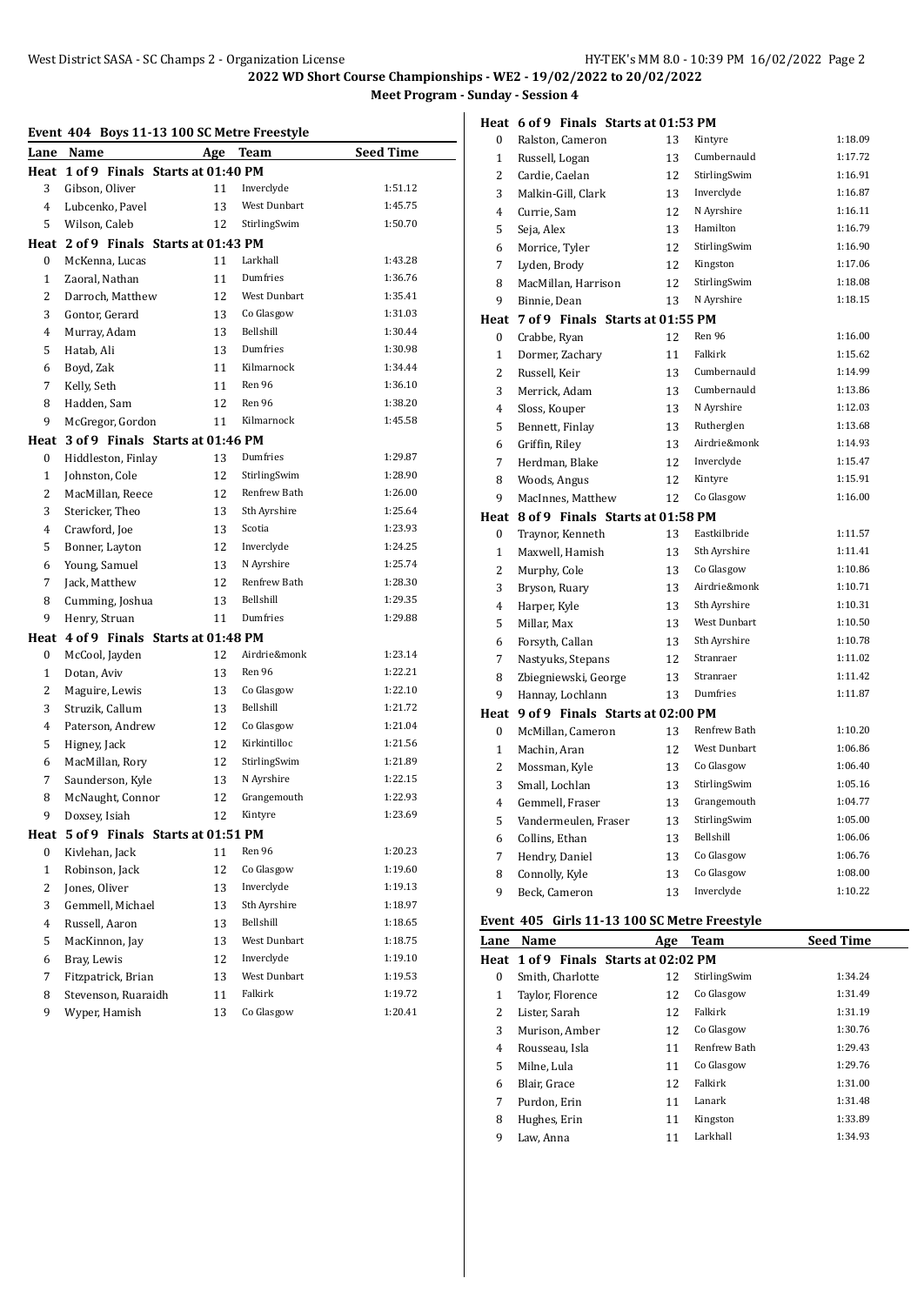**Heat 2 Finals (#405 Girls 11-13 100 SC Metre Freestyle)** 0 Singh, Ekavira 12 Scotia 1:28.59 1 Rimmer, Amy 11 Motherwell W 1:28.12 2 Brown, Ellie 12 Co Glasgow 1:26.70 Jeffrey, Orlaith 12 Lanark 1:25.65 Jamieson, Hannah 12 Eastkilbride 1:25.44 Lavelle, Alyssa 12 Ren 96 1:25.56 Armitt, Beth 12 Kingston 1:26.56 7 Anderson, Evie 12 Sth Ayrshire 1:28.10 8 Hart, Connie 12 Sth Ayrshire 1:28.56 Smith, Rose 12 N Ayrshire 1:29.24 **Heat 3 of 9 Finals Starts at 02:08 PM** 0 Morton, Caitlin 12 Co Glasgow 1:25.17 1 Moore, Nieve 12 West Dunbart 1:22.92 2 McCardie, Honor 12 Inverclyde 1:22.35 Lammie, Erin 12 Lanark 1:22.01 Amon, Isla 12 Scotia 1:21.15 Gordon, Eva 11 Co Glasgow 1:21.90 Maher, Ellie 11 Larkhall 1:22.13 7 Newstead, Elsie 12 Airdrie&monk 1:22.69 8 Quinn, Abigale 12 Kilmarnock 1:24.19 9 McFadzean, Lucy 12 Kintyre 1:25.37 **Heat 4 of 9 Finals Starts at 02:10 PM** Dunlop, Lauren 12 Dumfries 1:20.87 1 Sayer, Holly 13 Larkhall 1:20.66 2 Shepherd, Alex 13 Cumbernauld 1:20.31 3 Black, Carly 13 Dumfries 1:19.87 Steele, Ava 12 Falkirk 1:19.50 Baldi, Giulia 13 Kirkintilloc 1:19.75 McMillan, Abbie 13 Co Glasgow 1:20.25 Gibb, Bethan 12 Stranraer 1:20.32 Dymock, Olivia 13 Airdrie&monk 1:20.68 9 McGavin, Charlotte 12 Hamilton 1:21.00 **Heat 5 of 9 Finals Starts at 02:13 PM** Mclaughlin, Lucy 13 Inverclyde 1:19.21 Kay, Eva 13 Eastkilbride 1:19.00 2 Telfer, Ellie 12 Larkhall 1:18.38 Caldwell, Olivia 13 Co Glasgow 1:18.01 4 Smith, Grace 13 Larkhall 1:17.65 Collingwood, Isobel 13 Scotia 1:17.73 Hickey, Emily 13 Eastkilbride 1:18.32 7 McCreadie, Amy 13 Bellshill 1:18.55 8 Stewart, Holly 13 Scotia 1:19.14 9 Mccaig, Hannah 12 Sth Ayrshire 1:19.29 **Heat 6 of 9 Finals Starts at 02:15 PM** 0 McGuire, Emily 12 N Ayrshire 1:17.30 Aitkenhead, Jenna 13 Renfrew Bath 1:16.50 2 Lavelle, Imogen 13 Ren 96 1:16.03 3 Rowley, Arla 13 Grangemouth 1:15.22 Hinton, Amber 12 Dumfries 1:14.75 McNally, Niamh 13 Eastkilbride 1:15.16 Brown, Sophie 13 Eastkilbride 1:15.81 7 Ross, Orla 13 Milngavie &B 1:16.28 8 McCourt, Hanna 13 Scotia 1:16.90 Robinson, Lily 13 Oban 1:17.47

|                 | Heat 7 of 9 Finals Starts at 02:17 PM |    |              |         |
|-----------------|---------------------------------------|----|--------------|---------|
| $\bf{0}$        | Brooks, Niamh                         | 13 | Eastkilbride | 1:14.09 |
| $\mathbf{1}$    | Rowell, Ami                           | 12 | Co Glasgow   | 1:13.94 |
| $\overline{c}$  | Chan, Evie                            | 12 | N Ayrshire   | 1:13.59 |
| 3               | Hunter, Lucy                          | 13 | Motherwell W | 1:13.35 |
| $\overline{4}$  | Marsh, Rebecca                        | 12 | Renfrew Bath | 1:12.90 |
| 5               | McAnerney, Abigail                    | 13 | Inverclyde   | 1:13.33 |
| 6               | White, Cara                           | 13 | Ren 96       | 1:13.56 |
| 7               | Kelly, Daisie                         | 13 | Dumfries     | 1:13.89 |
| 8               | Cunningham, Ella                      | 13 | Co Glasgow   | 1:13.97 |
| 9               | Hixon, Iona                           | 13 | Milngavie &B | 1:14.55 |
|                 | Heat 8 of 9 Finals Starts at 02:20 PM |    |              |         |
| 0               | McInnes, Ruby                         | 12 | N Ayrshire   | 1:11.84 |
| $\mathbf{1}$    | Ross, Ava                             | 13 | Co Glasgow   | 1:11.67 |
| 2               | Dobson, Amy                           | 12 | Kingston     | 1:11.34 |
| 3               | Gillies, Katie                        | 13 | Renfrew Bath | 1:10.60 |
| $\overline{4}$  | MacInnes, Daisy                       | 13 | Co Glasgow   | 1:10.24 |
| 5               | Binnie, Emma                          | 13 | N Ayrshire   | 1:10.49 |
| 6               | Gildea, Daisy                         | 12 | Co Glasgow   | 1:11.12 |
| 7               | White, Ellen                          | 13 | StirlingSwim | 1:11.37 |
| 8               | King, Ailsa                           | 13 | Ren 96       | 1:11.84 |
| 9               | Service, Ava                          | 13 | Dumfries     | 1:12.45 |
| Heat            | 9 of 9 Finals Starts at 02:22 PM      |    |              |         |
| 0               | Mackie, Evi                           | 13 | Lanark       | 1:09.25 |
| $\mathbf{1}$    | Dickson, Kaysey                       | 12 | Rutherglen   | 1:08.78 |
| 2               | Kirk, Chloe                           | 13 | Milngavie &B | 1:08.20 |
| 3               | Beetham, Anna                         | 13 | Bo'ness      | 1:06.95 |
| 4               | Irvine-Watson, Molly                  | 13 | Stranraer    | 1:03.97 |
| 5               | McNair, Lisa                          | 13 | Grangemouth  | 1:05.45 |
| 6               | Semple, Chloe                         | 13 | Rutherglen   | 1:07.97 |
| 7               | Finlayson, Kiera                      | 13 | Co Glasgow   | 1:08.58 |
| 8               | Dawson, Emily                         | 13 | Milngavie &B | 1:08.84 |
| 9               | Crawford, Abigail                     | 13 | Co Glasgow   | 1:09.39 |
| <b>Reserves</b> |                                       |    |              |         |
| 1               | Campbell, Chloe                       | 13 | Kilmarnock   | 1:21.80 |
| 2               | Clitheroe, Aimee                      | 13 | Sth Ayrshire | 1:23.17 |
| 3               | East, Connie                          | 12 | StirlingSwim | 1:35.00 |
|                 |                                       |    |              |         |

#### **Event 406 Boys 11-13 50 SC Metre Breaststroke**

| Lane     | Name                                  | Age | <b>Team</b>      | <b>Seed Time</b> |
|----------|---------------------------------------|-----|------------------|------------------|
|          | Heat 1 of 7 Finals Starts at 02:24 PM |     |                  |                  |
| $\theta$ | Darroch, Matthew                      | 12  | West Dunbart     | 1:16.84          |
| 1        | Maguire, Lewis                        | 13  | Co Glasgow       | 1:03.04          |
| 2        | Smith. Max                            | 13  | Co Glasgow       | 1:01.38          |
| 3        | Boyd, Zak                             | 11  | Kilmarnock       | 59.53            |
| 4        | Zaoral, Nathan                        | 11  | Dumfries         | 58.73            |
| 5        | Hiddleston, Finlay                    | 13  | Dumfries         | 58.97            |
| 6        | Lubcenko. Pavel                       | 13  | West Dunbart     | 1:01.30          |
| 7        | Cumming, Joshua                       | 13  | <b>Bellshill</b> | 1:01.88          |
| 8        | McKenna, Lucas                        | 11  | Larkhall         | 1:03.24          |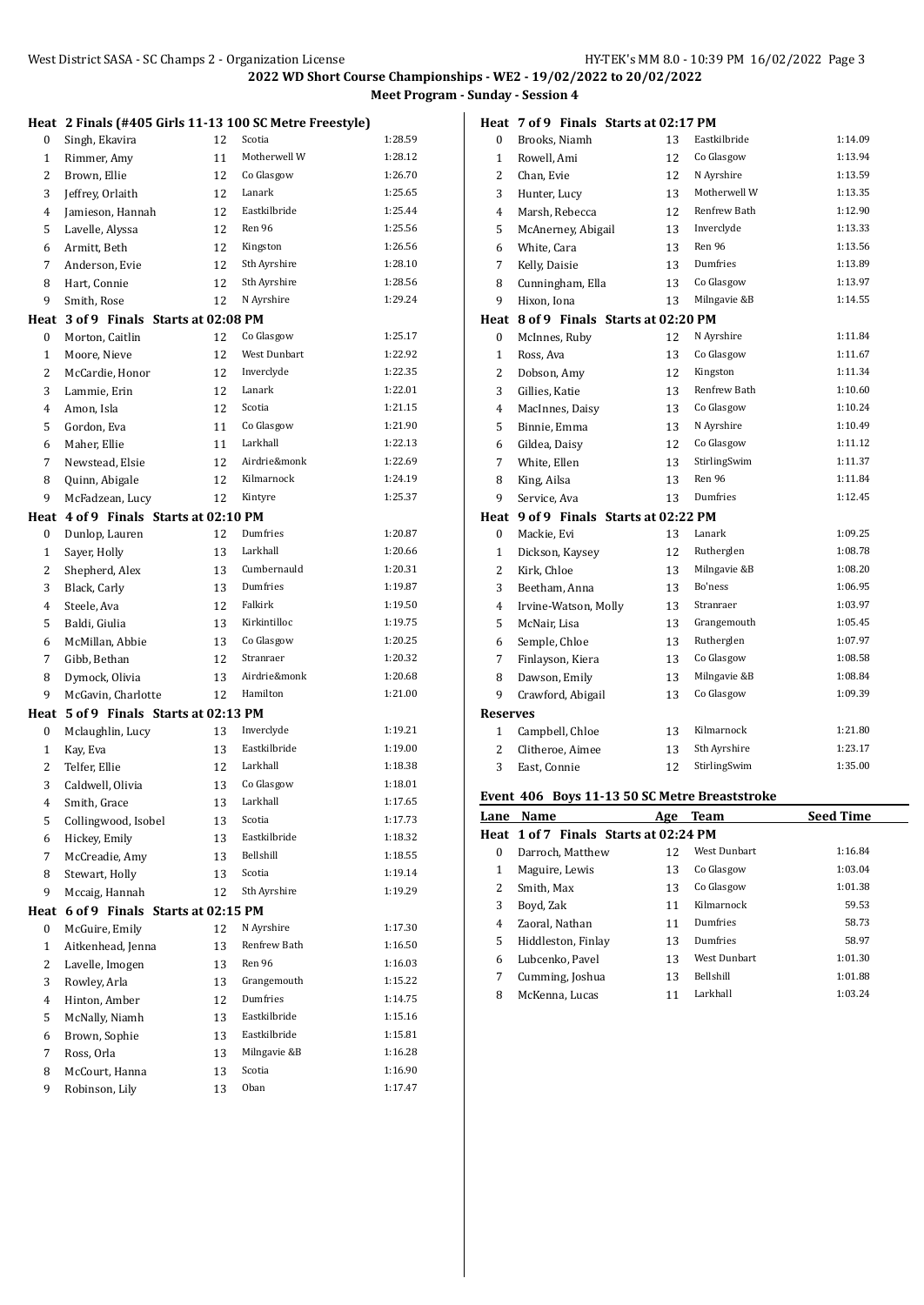**Heat 2 Finals (#406 Boys 11-13 50 SC Metre Breaststroke)**

| 0              | Fitzpatrick, Brian                    | 13 | West Dunbart | 57.17 |
|----------------|---------------------------------------|----|--------------|-------|
| $\mathbf{1}$   | Morrice, Tyler                        | 12 | StirlingSwim | 56.28 |
| 2              | Hatab, Ali                            | 13 | Dumfries     | 55.64 |
| 3              | McGregor, Gordon                      | 11 | Kilmarnock   | 53.77 |
| 4              | Russell, Aaron                        | 13 | Bellshill    | 53.36 |
| 5              | Dormer, Zachary                       | 11 | Falkirk      | 53.66 |
| 6              | MacMillan, Harrison                   | 12 | StirlingSwim | 53.77 |
| 7              | Cardie, Caelan                        | 12 | StirlingSwim | 55.71 |
| 8              | Stevenson, Ruaraidh                   | 11 | Falkirk      | 56.96 |
| 9              | Fawkes, Elliot                        | 12 | Falkirk      | 57.60 |
| Heat           | 3 of 7 Finals Starts at 02:29 PM      |    |              |       |
| 0              | Johnston, Murray                      | 12 | Ren 96       | 52.96 |
| $\mathbf{1}$   | MacMillan, Rory                       | 12 | StirlingSwim | 51.98 |
| 2              | Gibson, Oliver                        | 11 | Inverclyde   | 51.63 |
| 3              | McNaught, Connor                      | 12 | Grangemouth  | 51.47 |
| 4              | Gemmell, Michael                      | 13 | Sth Ayrshire | 50.37 |
| 5              | Wilson, Caleb                         | 12 | StirlingSwim | 50.64 |
| 6              | Johnston, Cole                        | 12 | StirlingSwim | 51.52 |
| 7              | Wyper, Hamish                         | 13 | Co Glasgow   | 51.76 |
| 8              | Paterson, Andrew                      | 12 | Co Glasgow   | 52.41 |
| 9              | Farrelly-Jahnke, Antoine              | 12 | West Dunbart | 53.25 |
|                | Heat 4 of 7 Finals Starts at 02:31 PM |    |              |       |
| 0              | Jeffords, Ollie                       | 12 | Ren 96       | 50.12 |
| $\mathbf{1}$   | Jones, Oliver                         | 13 | Inverclyde   | 49.50 |
| 2              | Robinson, Jack                        | 12 | Co Glasgow   | 49.00 |
| 3              | Jack, Matthew                         | 12 | Renfrew Bath | 48.83 |
| 4              | Gontor, Gerard                        | 13 | Co Glasgow   | 48.55 |
| 5              | Lyden, Brody                          | 12 | Kingston     | 48.63 |
| 6              | Young, Samuel                         | 13 | N Ayrshire   | 48.90 |
| 7              | Struzik, Callum                       | 13 | Bellshill    | 49.02 |
| 8              | Stericker, Theo                       | 13 | Sth Ayrshire | 49.85 |
| 9              | Saunderson, Kyle                      | 13 | N Ayrshire   | 50.20 |
| Heat           | 5 of 7 Finals Starts at 02:33 PM      |    |              |       |
| 0              | MacInnes, Matthew                     | 12 | Co Glasgow   | 48.13 |
| $\mathbf{1}$   | Murphy, Cole                          | 13 | Co Glasgow   | 47.88 |
| $\overline{c}$ | Higney, Jack                          | 12 | Kirkintilloc | 47.55 |
| 3              | Dotan, Aviv                           | 13 | Ren 96       | 46.07 |
| 4              | Malkin-Gill, Clark                    | 13 | Inverclyde   | 45.55 |
| 5              | Russell, Logan                        | 13 | Cumbernauld  | 46.04 |
| 6              | Ralston, Cameron                      | 13 | Kintyre      | 46.75 |
| 7              | Herdman, Blake                        | 12 | Inverclyde   | 47.55 |
| 8              | Wong, Brandon                         | 13 | Renfrew Bath | 48.11 |
| 9              | MacKinnon, Jay                        | 13 | West Dunbart | 48.49 |
| Heat           | 6 of 7 Finals Starts at 02:34 PM      |    |              |       |
| 0              | Millar, Max                           | 13 | West Dunbart | 44.56 |
| $\mathbf{1}$   | Seja, Alex                            | 13 | Hamilton     | 44.08 |
| $\overline{c}$ | Forsyth, Callan                       | 13 | Sth Ayrshire | 43.64 |
| 3              | Beck, Cameron                         | 13 | Inverclyde   | 43.01 |
| 4              | Hendry, Daniel                        | 13 | Co Glasgow   | 42.22 |
| 5              | Maxwell, Hamish                       | 13 | Sth Ayrshire | 42.46 |
| 6              | Bray, Lewis                           | 12 | Inverclyde   | 43.61 |
| 7              | Crawford, Joe                         | 13 | Scotia       | 44.00 |
| 8              | Woods, Angus                          | 12 | Kintyre      | 44.21 |
| 9              | Moffitt, Logan                        | 12 | Kirkintilloc | 45.54 |

**Heat 7 of 7 Finals Starts at 02:36 PM**

| $\Omega$ | Griffin, Riley       | 13 | Airdrie&monk        | 41.09 |
|----------|----------------------|----|---------------------|-------|
| 1        | Nastyuks, Stepans    | 12 | Stranraer           | 40.35 |
| 2        | Small, Lochlan       | 13 | StirlingSwim        | 39.94 |
| 3        | Vandermeulen, Fraser | 13 | StirlingSwim        | 39.00 |
| 4        | Machin, Aran         | 12 | West Dunbart        | 37.81 |
| 5        | Connolly, Kyle       | 13 | Co Glasgow          | 37.93 |
| 6        | McMillan, Cameron    | 13 | <b>Renfrew Bath</b> | 39.18 |
| 7        | Bennett, Finlay      | 13 | Rutherglen          | 40.17 |
| 8        | Gemmell, Fraser      | 13 | Grangemouth         | 40.41 |
| 9        | Zbiegniewski, George | 13 | Stranraer           | 41.16 |

### **Event 407 Girls 11-13 50 SC Metre Breaststroke**

|                  | Lane Name                             | Age | <b>Team</b>  | <b>Seed Time</b> |
|------------------|---------------------------------------|-----|--------------|------------------|
|                  | Heat 1 of 9 Finals Starts at 02:38 PM |     |              |                  |
| 0                | McIntyre, Tara                        | 12  | Co Glasgow   | 54.16            |
| $\mathbf{1}$     | Hunter, Ruby                          | 11  | Motherwell W | 53.84            |
| $\overline{2}$   | Murison, Amber                        | 12  | Co Glasgow   | 53.81            |
| 3                | East, Connie                          | 12  | StirlingSwim | 52.26            |
| $\overline{4}$   | Li, Lily                              | 13  | Co Glasgow   | 51.96            |
| 5                | Yule, Emma                            | 12  | Motherwell W | 52.16            |
| 6                | Dunlop, Lauren                        | 12  | Dumfries     | 52.71            |
| $\overline{7}$   | Haddow, Gracie                        | 12  | Sth Ayrshire | 53.82            |
| 8                | Rimmer, Amy                           | 11  | Motherwell W | 54.06            |
| 9                | Henderson, Abbey                      | 12  | Rutherglen   | 54.19            |
|                  | Heat 2 of 9 Finals Starts at 02:40 PM |     |              |                  |
| 0                | McMillan, Abbie                       | 13  | Co Glasgow   | 51.78            |
| $\mathbf{1}$     | Newstead, Elsie                       | 12  | Airdrie&monk | 51.71            |
| $\overline{2}$   | Jamieson, Hannah                      | 12  | Eastkilbride | 51.45            |
| 3                | Cartwright, Evie                      | 13  | Co Glasgow   | 51.33            |
| 4                | Law, Caitlyn                          | 13  | Eastkilbride | 51.25            |
| 5                | Mclaughlin, Lucy                      | 13  | Inverclyde   | 51.27            |
| 6                | McGavin, Charlotte                    | 12  | Hamilton     | 51.38            |
| 7                | Morton, Caitlin                       | 12  | Co Glasgow   | 51.46            |
| 8                | Lapthorn, Amelie                      | 13  | Co Glasgow   | 51.76            |
| 9                | Mooney, Sophie                        | 13  | Co Glasgow   | 51.83            |
| Heat             | 3 of 9 Finals Starts at 02:42 PM      |     |              |                  |
| $\boldsymbol{0}$ | Davies, Louisa                        | 12  | Scotia       | 51.06            |
| $\mathbf{1}$     | Glencorse, Yvie                       | 13  | Kilmarnock   | 51.02            |
| 2                | Milne, Lula                           | 11  | Co Glasgow   | 50.93            |
| 3                | Mohammed, Saira                       | 12  | Larkhall     | 50.58            |
| $\overline{4}$   | MacKellar, Cerys                      | 12  | N Ayrshire   | 50.07            |
| 5                | Brown, Ellie                          | 12  | Co Glasgow   | 50.45            |
| 6                | Singh, Ekavira                        | 12  | Scotia       | 50.73            |
| 7                | Falconer, Abigail                     | 13  | Larkhall     | 50.94            |
| 8                | Purdon, Erin                          | 11  | Lanark       | 51.02            |
| 9                | Jeffrey, Orlaith                      | 12  | Lanark       | 51.22            |
|                  | Heat 4 of 9 Finals Starts at 02:44 PM |     |              |                  |
| 0                | Caldwell, Olivia                      | 13  | Co Glasgow   | 50.05            |
| $\mathbf{1}$     | Craig, Charlotte                      | 11  | Ren 96       | 49.90            |
| $\overline{2}$   | Law, Anna                             | 11  | Larkhall     | 49.70            |
| 3                | Gibb, Bethan                          | 12  | Stranraer    | 49.50            |
| $\overline{4}$   | Martin, Ciara                         | 12  | Larkhall     | 49.12            |
| 5                | Steele, Ava                           | 12  | Falkirk      | 49.12            |
| 6                | Maher, Ellie                          | 11  | Larkhall     | 49.69            |
| 7                | Hart, Connie                          | 12  | Sth Ayrshire | 49.85            |
| 8                | Lister, Sarah                         | 12  | Falkirk      | 50.03            |
| 9                | Smith, Charlotte                      | 12  | StirlingSwim | 50.05            |